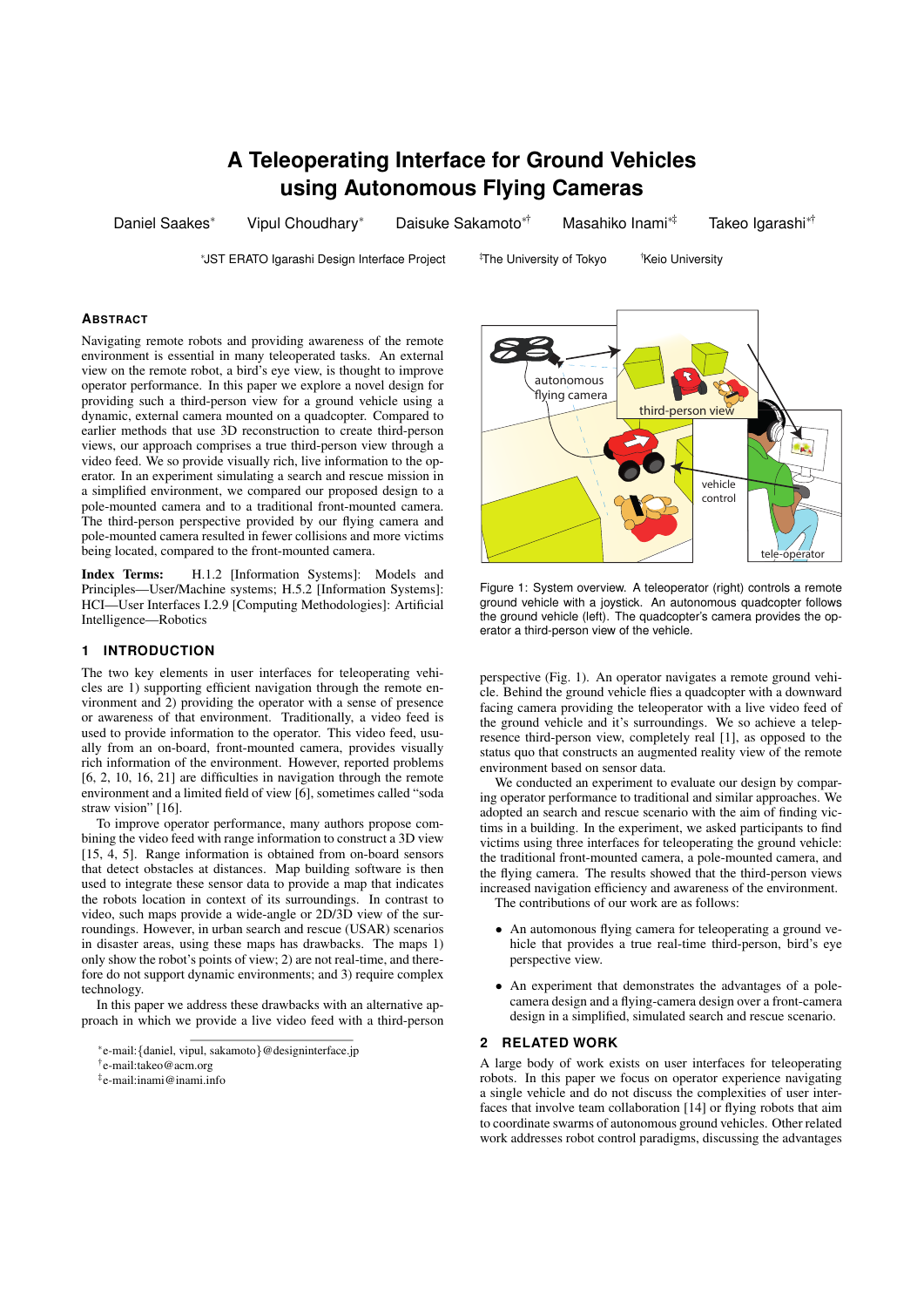of deferred control through pointing destinations [19] or sketching paths [11]. In the described experiment, we test a real-time vehicle control paradigm using a joystick.

#### **2.1 Thethered and Plan Views**

Wickens and Hollands [24] describe a number of principle ways of presenting viewpoints that are useful to discuss the operator view on the remote robot. An immersed viewpoint shows the front view, and is captured by an egocentric camera mounted on the vehicle. Plan views are top-down views. Shiroma et al. [20] report of increased operator performance when providing a plan view captured by a wide-angle camera mounted on a pole on the remote vehicle. However, they also report of inflexibility of the pole and poor resolution due to the wide angle. Tethered views look at the vehicle from a third-person perspective. Furthermore, both plan and tethered views distinguish "north up" from "track up". In this paper, we are interested in "track up" tethered views in scenarios where there are no fixed cameras in the environment.

Hing et al. [10] describe a teleoperated airplane in which they construct a third-person view from a 3D model of the environment obtained in advance. The operator is presented with a "frombehind" view of the aircraft rendered in the virtual environment. The egocentric front camera is rendered perspectively correct in front of the plane. They make sure the virtual camera is y-up, independent of the roll of the airplane. Operators navigated the plane more fluently through the cluttered environment using this constructed external view than they did using the front camera. However, this approach is not realistic for our scenarios because it requires a 3D model of the environment and the precise location of the airplane in that model. Sugimoto et al. [21] describe a system that also constructs a from-behind view from an egocentric camera that does not need a pre-obtained virtual model of the environment. They use past video frames in which they draw a virtual representation of the vehicle at its calculated current position. Using the external view of the vehicle, operators performed better in precision navigation. However, neither solution described above can construct a bird's eye perspective.

Most described approaches that construct a third-person view, use some form of simultaneous location and mapping (SLAM). A 3D representation of the environment is constructed on the fly [15, 4, 5]. For instance Ferland et al. [5] use a depth sensing camera to construct a bird's eye perspective. However, this method is also limited to the environment that has been in line of sight with the ground vehicle, and it is not real time.

Nielsen and Goodrich [15] compare various (combined) representations of an egocentric video feed with low-fidelity sensorconstructed map data. They found that presenting the video and map in a combined 3D perspective view, made operators not only faster but also made them make fewer errors compared to video and or 2D representations. In a qualitative study, Drury [4] found that in a search and rescue scenario a video centric interface is preferred over a map-centric one for search activities.

None of the described prior art in teleoperating handles dynamic changing environments with a third-person, birds-eye view. Operators are provided with viewpoint constructed from an egocentric camera. In contrast, our proposed approach makes use of a live video feed.

#### **2.2 Autonomous Flying Robots that Track a Target**

Our teleoperator interaction builds upon a large body of work that involves tracking moving targets with cameras from above. Here, we review a few autonomous flying robots that track targets. Teulière et al. [23] describe a system in which a flying robot follows a car. They use color tracking, and anticipate occasions where the vehicle will be lost, such as when it travels under something. The project Flying Eyes by Higuchi et al. [9], and also Graether et al.



Figure 2: The proposed camera model. The coordinate system we use is spherical and is relative to the position and orientation of the ground robot for a track-up camera design.

[7] describe systems that track a human with an autonomous flying camera. They also use color tracking and provide a number of ways of tracking the subject. Although these projects use a flying camera to chase an object, the control of the object is not in the hands of the user, e.g. no teleoperation scenarios are explored. In addition, as far as we know, no motion stabilization is performed.

#### **2.3 Cinematic Cameras**

In computer games, third-person views are commonplace. A socalled "cinematic" camera [3] follows the game character through the 3D world guided by a constraint system borrowed from filmmaking theory, such as described by Katz [13]. Typical basic constraints include "align the camera up-vector with the world-up vector"; "maintain gaze at character"; "maintain distance and height relative to the character"; "maintain angle to the line-of-action". These constraints are solved using the 3D geometry of the virtual world. With a physical camera, we deal with additional constraints e.g. the camera cannot fly through walls and can also not teleport to provide a cut transition.

In addition, these cinematic cameras are animated according to content dependent functions such as zoom-in, zoom-out, change angle on character. For instance, certain car navigation systems relate their zoom on a vehicle to its speed and 3D computer aided design (CAD) software displays smooth transitions when switching views. These camera techniques are the inspiration for the proposed designs of the autonomous flying camera that controls a ground vehicle.

# **3 FLYING CAMERA DESIGN**

The simplest design to provide an external view is to mount a camera on a pole attached to the rear of a ground vehicle. Then there is a 1:1 rigid connection between the ground vehicle and view, with no degrees of freedom, which implies that the vehicle is always in the center of the view. As shown in Fig. 2, we describe this camera using spherical coordinates. The distance *r* (the length of the pole) controls the apparent size of the ground vehicle in the captured image. The polar angle  $\theta$  controls the viewing angle, and can change the operators view from a plan view (top down) to a from-behind view. The azimuth angle  $\dot{\phi}$  is fixed, relative to the ground vehicle, to provide a from-behind view. Additional mechanical control, such as using a linear actuator  $[22]$  to change the distance  $r$ , can add degrees of freedom. However, the distance has physical limitations with respect to the center of gravity of the vehicle and the turn radius. Further, low ceilings require special attention to avoid collisions.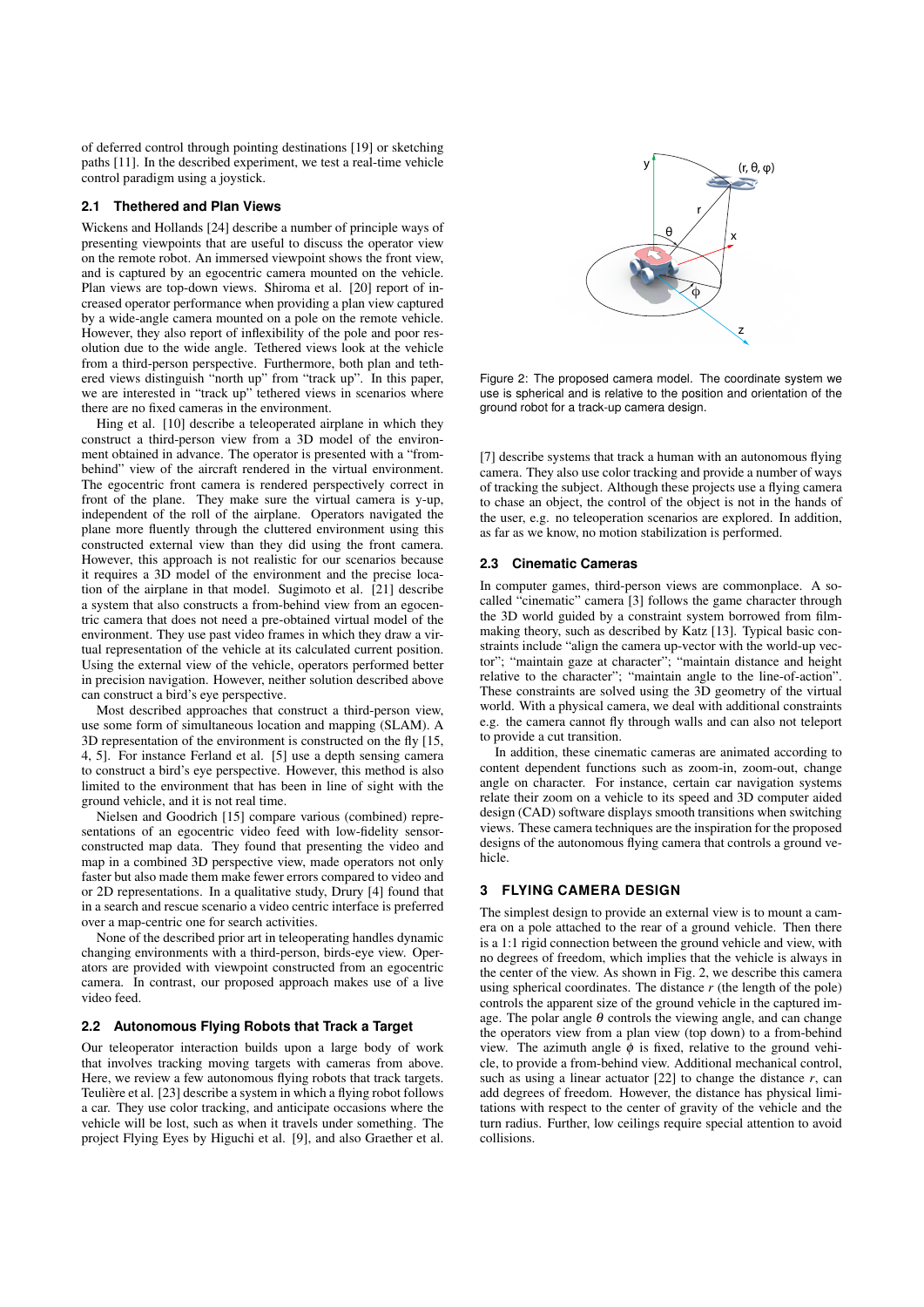

Figure 3: The three designs in the experiment. Shown on the left, a traditional front-mounted camera design in which an AR.Drone is mounted on top of the ground vehicle. The pole-mounted camera design is depicted in the center and has an AR.Drone mounted on an attached pole. Right, the flying-camera design. Here an AR.Drone is flying behind the ground vehicle. On top of the ground vehicle a fiducial marker is placed to estimate the position and orientation of the AR.Drone. The AR.Drone's camera is used in all conditions to achieve identical video quality and intrinsic camera settings. The bottom row pictures show the respective views as seen through the AR.Drone's camera.

Therefore, our idea is to use a flying robot, specifically a quadcopter. All degrees of freedom in our camera system can be accommodated by altering the quadcopters's position and orientation relative to the ground vehicle. In addition to the looking at the ground vehicle as described in our camera model, a flying camera could add additional functionality for navigation assistance. For instance, it allows the teleoperator to "look around" or "scout" the environment. It can also provide a north-up view rather than a track-up one by using a compass. Because hovering flying robots are power hungry, we based our design on a thetered quadcopter to provide power through a power cable.

Unlike the pole camera design, the ground vehicle is not by definition in the center of the camera view. If the vehicle is lost, there are two possibilities. First case is that the vehicle moved out of the frame too quickly for the quadcopter to anticipate, in which case the quadcopter would maintain speed on the horizontal plane and increase altitude to zoom out. Second case is that the vehicle is lost within the frame because of occlusion. Then the quadcopter maintains the last known position and increases altitude, until the vehicle is found.

In addition, if the vehicle is not in the center of the camera view, we apply image-based motion stabilization to improve operator experience. The center of the vehicle is calculated in image space, and subtracted from the center of the screen. The image from the camera is then translated accordingly. In this way, the vehicle is always in the center of the display, and the inherent instability of a flying platform is compensated.

## **4 PROTOTYPE**

Our prototype consists of standard available hardware. The ground vehicle is a basic model MobileRobots PIONEER 3 AT. The size of the vehicle is 0.52 by 0.48 by 0.28 meter ( $l \times w \times h$ ). It is controlled through the vendor-supplied serial protocol over an IEEE 802.15.4



Figure 4: The performance of the ground vehicle tracking implementation. The ground vehicle is moving in a straight line with 0.19 m/s and its position is plotted as seen through the view of the flying camera. The horizontal axis depicts frames (15 fps). The vertical axis depicts the position of the center of the ground vehicle relative to the center of the camera in pixels (QVGA,  $320 \times 240$  pixels). The horizontal difference is depicted in red, the vertical in green.

#### (ZigBee) wireless link.

The flying robot is a classic model AR.Drone [18], with a QVGA  $(320\times240$  pixels) resolution front camera that has a diagonal field of view of 90 degrees. We physically modified the tilt angle of the front facing camera to provide a bird's eye perspective. The camera looks downward at an angle of 60 degrees. The video of the camera is transmitted wirelessly (IEEE 802.11) through the vendor protocol and received with a frequency of 15 fps. The quadcopter is tethered with a power cable and is so powered through the ground vehicle. This gives us airtimes longer than the 10 minutes available with battery power.

We placed a  $0.25 \times 0.25$  meter fiducial marker [12] on the ground robot to estimate the position and orientation of the quadcopter. The size proved to be adequate for the camera, distance, and lighting conditions for the experiment. As shown in Fig. 3, we used the marker for the earlier described camera model calculations. The video feed is received on a laptop, the ground station, on which the marker detection is performed. On the ground station we also perform image-based motion stabilization. The QVGA image received from the flying camera is inflated to VGA. The image is then positioned on a UXGA screen ( $1600 \times 1200$  pixels) so that the marker (ground vehicle) is in the center of the screen, using the 2D position of the marker in the received frame.

The quadcopter control consists of three independent control loops (proportional-derivative (PD)) to maintain distance and orientation to the ground vehicle. A transformation matrix is calculated using the fiducial marker and the camera intrinsics, in order to estimate the relative position and orientation of the quadcopter to the ground robot. The resulting navigation commands are sent back over the wireless link.

We measured the performance of the quadcopter camera system using the position of the center of the ground vehicle as seen in a video frame. As shown in Fig. 4, with the ground vehicle in motion on a straight path, the center of the ground vehicle stays well within the frame of the flying camera.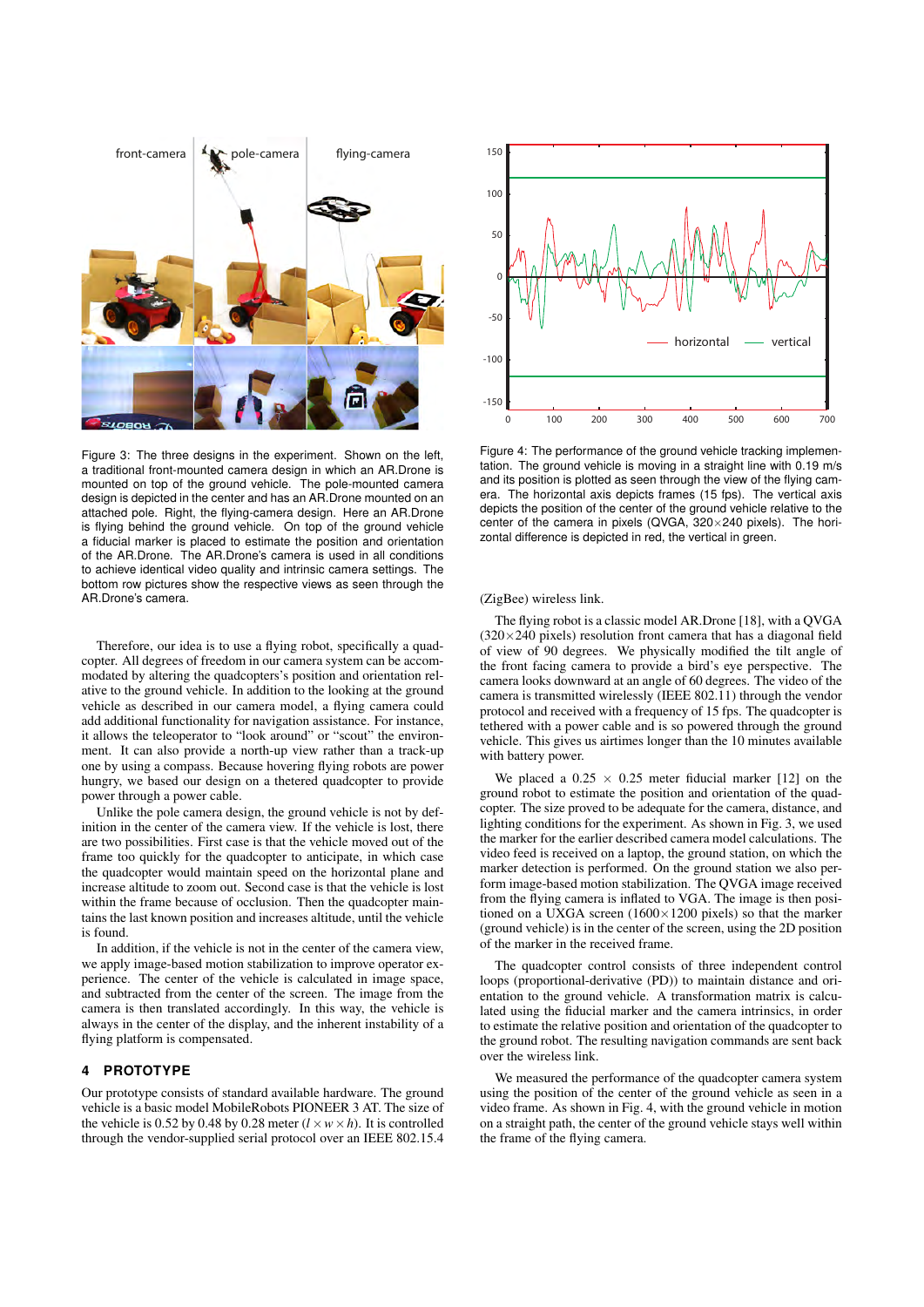

Figure 5: The search environment consist of a  $5 \times 10$  meter space filled with cardboard boxes. The red dotted line may not be crossed with the ground vehicle, in order to give the quadcopter enough room for turning. In this space, we laid out three configurations of equal difficulty. In the photo, configuration one is shown after a mission; some boxes moved due to collisions.

# **5 EXPERIMENT**

The goal of the experiment is to confirm the effectiveness of the proposed method both in efficient navigation and awareness of the environment. In a simulated search and rescue mission, we compared three camera designs: a traditional front camera, a simple pole camera and a flying camera. Our first hypothesis is that an external, bird's eye perspective (pole and flying cameras), performs better than a front-mounted camera. We expected that the front camera would provide less insight into the environment and would result in less efficient navigation. We assess good performance through 1) mission completion time, 2) number of victims found, and 3) number of collisions. Our second hypothesis is that operator performance achieved with the flying camera is comparable to that of the pole camera. We expected that the motion stabilization effectively counters the negative influence caused by the inevitable unstable motion of a lightweight quadcopter.

# **5.1 Experimental Design**

We chose a within-subject design to reduce the error variance that we expected to find in a vehicle navigation performance task. Each participant completed three conditions in which the camera was the independent variable: traditional front camera, pole-mounted camera and flying camera. Since our task involved navigating through an environment and finding clues in that environment, we took care of carry-over effects by having participants visit the test environment prior to performing the missions, so that they could obtain sufficient environmental knowledge. Between conditions we changed the configuration of the environment as shown in Fig. 5, We also took counter measurements against vehicle navigation skill improvement: When vehicle speed was reduced to 0.19 m/s and rotation to 0.34 rad/s, navigating became easy. In addition, prior to their first mission we had participants perform a trial in which they practiced vehicle control.

We measured mission completion time, counted the number of victims found and counted the number of collisions with the environment. We also offered participants questionnaires before and after each mission. We asked for their experience in games and vehicle control first. As shown in Fig. 8, after each condition we asked them their confidence in finding all victims, their feeling of motion sickness, and to enter remarks. After they had completed the three conditions, we asked them to rank the conditions on appropriateness for the task accompanied with a written explanation. This subjective data is used in the discussion to explain the results.

#### **5.2 Participants**

Nineteen participants, 17 males and two females, were recruited from local universities to participate as teleoperators. Participants were students in computer science or human computer interaction, and ages ranged from 19 to 32. All participants had prior experience driving vehicles and playing computer games. The study duration was estimated at one hour, and participants were paid accordingly.

#### **5.3 Procedure**

Each participant started with a questionnaire regarding age, gender, prior experience in games and driving experience. The questionnaire was followed by a short practice session with the objective of having the participant gain familiarity with the vehicle dynamics and control in relation to the test environment. During the fiveminute trial, the participant could see both the environment and the vehicle.

After the practice session, the participant was relocated to an adjacent room and instructed on the procedure. The three conditions were ordered semi-random and counter balanced. All permutations of the conditions were distributed over the participants. With 19 participants, each sequence of conditions occurred three times except the first one, which occurred four times. Each condition was followed by a few questions regarding the mission. They rated their performance and motion sickness on a 7-point Likert scale. In addition the questionnaire contained open space for comments.

Prior to each mission, the search environment was prepared according to the layout shown in Fig. 5. All three conditions were piloted and found to be completed within five minutes. A concluding questionnaire contained additional questions regarding the three conditions, asking which condition they preferred and why.

### **5.4 Task**

A known but cluttered environment has to be searched to find victims. The participant does not know the number of victims. The task and environment are similar to Nielsen and Goodrich [15] and Drury et al. [4] and consists of navigating the remote vehicle through a path: "go through the maze and find all the victims. Be thorough, but do not waste time and avoid collisions." We asked participants to report found victims to an observing researcher by pointing to the screen.

#### **5.5 Prototypes**

The front camera of the quadcopter was used in all three conditions. It ensured identical video quality as well as identical camera intrinsics between conditions. In the front camera condition, the quadcopter is mounted on the ground vehicle. We made sure that the camera shows the front corners of the robot, which we deemed essential for distance-to-vehicle estimation. In the pole condition,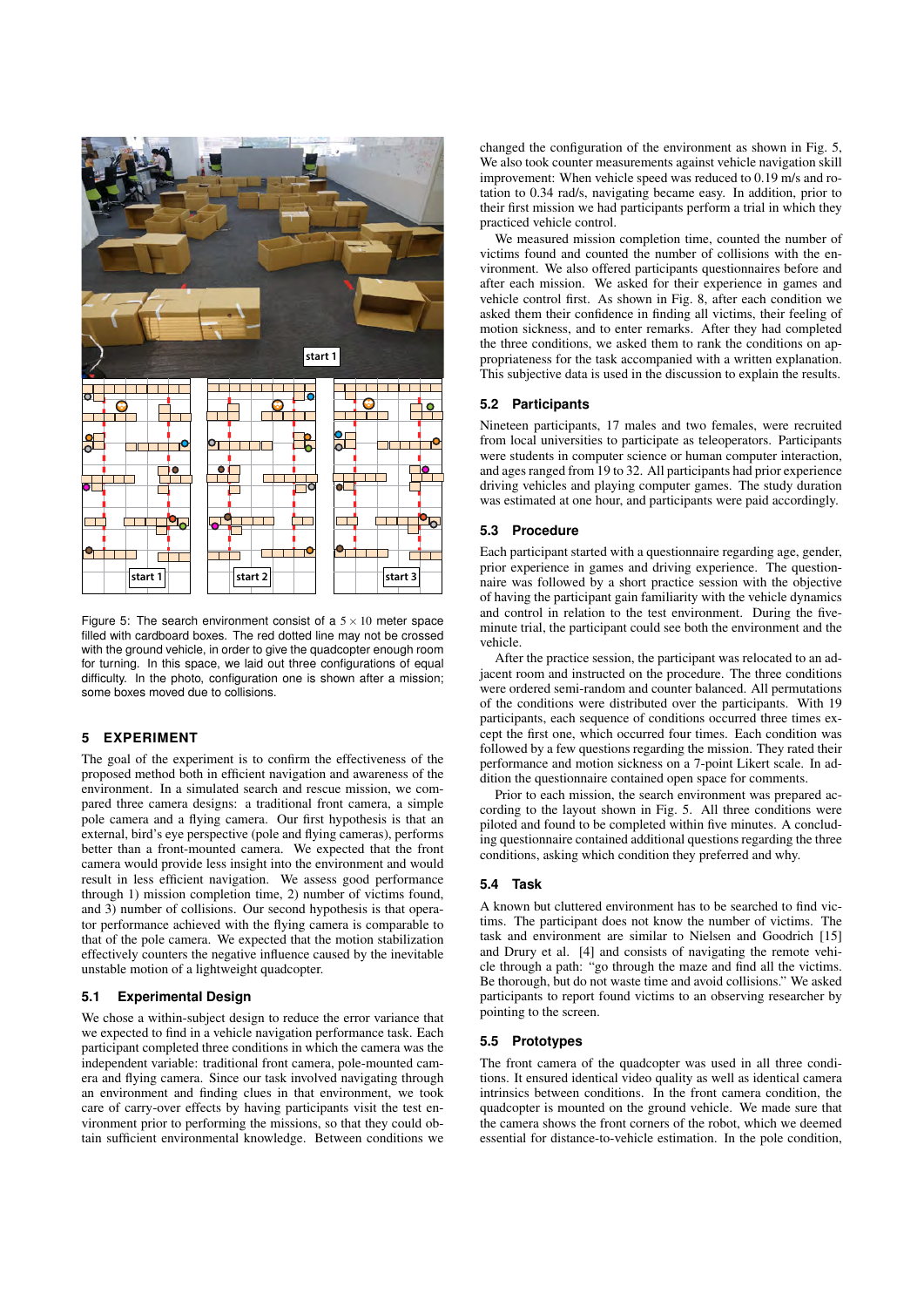

Figure 6: The ten victims in the mission. They vary in size and color, but from the eyes they are easily recognized as such. As shown, victims were placed inside a box, behind a box, or out in the open according to Fig. 5

we mounted the quadcopter on a pole behind the robot, equally distanced and angled as in the flying robot condition.

The AR.Drone has obstacle avoidance safety measurements built into its firmware. These measurements interfered negatively with our camera control loop. From time to time, the quadcopter got confused by the height difference when it flew over obstacles. In these cases a skilled operator took over control and navigated the quadcopter back into position. These interventions were hidden from the participant. We chose this wizard of Oz method to prevent breaks that would occur when stopping and restarting the experiment.

The quadcopter was powered through a separate battery pack mounted on the ground vehicle. Two additional battery packs and chargers for both the flying and ground robots assured enough power in consecutive missions.

#### **5.6 Teleoperating Setup**

In a separate room, the teleoperator was positioned at a desk with a 19-inch monitor. The eye-to-screen distance was approximately 0.75 meter. As shown in Fig. 1, the teleoperator wore active noisecanceling headphones (Audio Technica Quiet Point) playing music so that the physical robots could neither be seen nor heard. The soundtrack of the movie Inception (Nolan, 2010) was played to elevate the operator's sense of urgency.

The ground vehicle was controlled using a Logicool gamepad with two analog joysticks. Rotation was assigned to the left joystick (left, right); speed (forward, backward) was assigned to the other. The screen showed the camera view with the ground robot centered in the view as described in the prototype section.

#### **5.7 Environmental Setup**

Our environment consists of a  $5 \times 10$  meter space filled with cardboard boxes. The boxes are higher than the ground robot, but lower than the flying and pole-mounted cameras. As shown in Fig. 5, three paths of equal level of difficulty level were outlined. In this environment ten colorful soft toy animals of various sizes were distributed in three different ways as shown in Fig. 6. All toy animals (victims) were placed with eyes facing outwards. Victims inside a box were generally easier to see from a low angle, whereas victims





Figure 7: The results of the experiment. The completion time for the pole condition is significantly faster than the front and flying condition. The front condition performs significantly worse on victims found as well as on collisions with the environment.

located behind a box were generally easier to spot from a higher angle.

## **6 RESULTS**

All participants completed the missions within nine minutes in all conditions. On a few missions, 5 out of 57, the task had to be briefly stopped due to technical errors, but was restarted within three minutes. These missions were included in the end results but we excluded the duration of the break from the mission completion time.

First, we analyzed the data for carry-over effects, e.g. whether the order of the missions yielded significant differences. We ordered the data to compare the first, second and third missions. A repeated measures ANOVA determined no significant differences in completion time  $(F(2,54) = .313, P = .733)$ . A Friedman Test revealed no statistically significant differences between the number of collisions  $(\chi^2(2) = .393, P = .821)$  nor between the number of victims found  $(\chi^2(2) = 1.536, P = .464)$ . That means our assumption was correct: no carry-over effects in the mission order were found.

#### **6.1 Completion Time**

A repeated measures ANOVA determined that completion time differed significantly between the conditions  $(F(2, 54) = 14.33)$ , *P<.*0005). Post-hoc tests using the Bonferroni corrections revealed a significant difference between the pole and the front (pole*<*front, P*<*.000), flying condition (pole*<*flying, P*<*.005). However, no significant difference was found between the front and flying conditions (front*<*flying n.s.) as shown in Fig. 7

#### **6.2 Number of Victims Found**

A Friedman Test showed that the number of victims found differed significantly between the conditions ( $\chi^2(2) = 25.964$ ,  $P = .000$ ). A post-hoc analysis with Wilcoxon Signed-Rank Tests was conducted with a Bonferroni correction applied, resulting in a significance level set at *P<.*017*.* There were no significant differences found between the pole and flying conditions ( $Z = -.905, P = .366$ ). However, there was a statistically significant reduction in the number of victims found in the pole vs. front  $(Z = -3.541, P = .000)$  and flying vs. front  $(Z = -3.429, P = .001)$ .

This result is accordance with our expectations that a thirdperson view through the bird's eye perspective would allow a better view of the environment.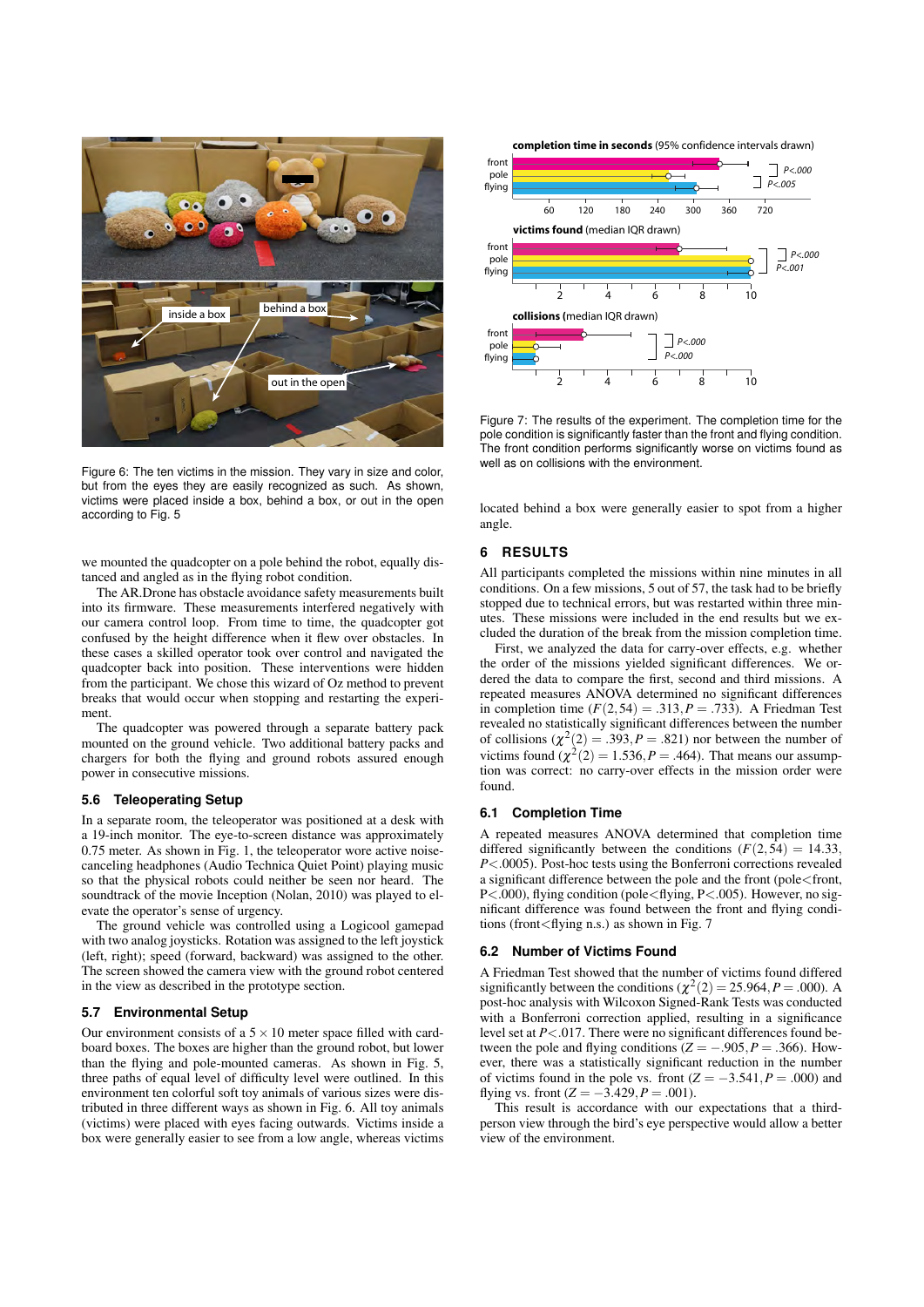

Figure 8: Following each mission, we asked participants to answer the questions shown in the figure on a 7-point Likert scale. Means and Std. Deviations are indicated per conditions, and a # depicts a significant difference.

#### **6.3 Collisions**

A Friedman Test showed that the number of collisions differed significantly between the conditions. ( $\chi^2(2) = 26.984, P = .000$ ) Similar to the number of victims found, a post-hoc analysis with Wilcoxon Signed-Rank Tests was conducted with a Bonferroni correction applied, resulting in a significance level set at *P<.*017. There were no significant differences between the pole and flying conditions  $(Z = -.707, P = .480)$ . However, there was a statistically significant reduction in collisions found in the pole vs. front  $(Z = -3.619, P = .000)$  and flying vs front  $(Z = -3.643, P = .000)$ .

This result is as expected. Despite that the front of the ground vehicle was shown in the front camera view, operators seemed to have difficulty in judging the distance to the environment.

#### **6.4 Qualitative Analysis**

When rating the three conditions, 15 out of 19 participants selected the pole condition as the best for this task. Three selected the flying condition and only one selected the front condition. Out of the 19 participants, 15 picked the front camera as the least suitable condition: the other four selected the flying camera.

In their remarks, participants preferred the quadcopter's high elevation but disliked its slow turning. A few participants suggested additional controls for the flying camera to have it look sideways. Despite the implemented motion stabilization, a number of participants reported the poor stability of the flying robot, and some attributed this directly to their navigation performance. The observing researchers noticed that in the flying condition the participants acted more carefully.

The after-each-mission questions, shown in Fig. 8, were rated on a 7-point Likert scale. Post-hoc analysis with Wilcoxon Signed-Rank Tests was conducted with a Bonferroni correction applied, resulting in a significance level set at *P<*0*.*05. As shown, the polecondition received the best scores, participants found this condition significant easier to find the toy animals and also thought it required the least amount training to master. Participants reported a significant stronger feeling of motion sickness and a significant reduced

feeling of comfortable driving in the flying condition.

Although all conditions used identical cameras, a number of participants reported that they experienced the field of view in the front-mounted condition as too narrow. Some participants argued for additional side cameras, and a rear-camera view when going backwards.

#### **6.5 Discussion on the Results**

The experimental results show that third-person, bird's eye views provided by the pole and flying camera condition performed better on number of victims found and number of collisions with the environment. This result is in line with improved operator performance reported in prior art. However, the results also show that the flying camera condition was not as efficient as the pole camera condition in mission completion time. On the basis of observation during the missions and the feedback from the questionnaires, this seems to be caused by two reasons. First, it took time for the flying camera to reach the appropriated position after the user turns the direction of the ground vehicle, which makes, for instance, "peeking" into a box slow. Second, the instability of the flying camera caused more careful navigations. We hope that a robust quadcopter implementation will improve completion time to the level of the pole camera in the future.

## **7 LIMITATIONS AND FUTURE WORK**

A limitation of our experiment is that we could only test the basic functionality of our system, because the task was intense and the participants were inexperienced in teleoperating vehicles with flying cameras. Further studies, when operators gain experience, are better suited to test these extended camera functions.

#### **7.1 Additional Controls**

With a flying camera we can introduce additional controls, for which a few participants expressed desire. For instance, a flying camera makes it possible to switch from a track-up to a map-up view, which can be useful for some control scenarios. A zoomin/zoom-out function could be implemented by adjusting the distance to the ground vehicle, similar to how it is implemented in CAD software. Also, we have not explored flying camera interfaces with point-and-click or sketch-based control paradigms.

We have started to implement a "look-around" function. In principle we distinguish a "vehicle-centered" look around function from a "camera-centered" look around one. Whereas the former could be achieved by rotating the ground vehicle while keeping the ground vehicle in the center of the view, the latter rotates the quadcopter and so moves the ground vehicle out of the center of the view. We implemented a quadcopter centered rotation using a single button control that behaves similar to peeking" at the side mirror of a car: the view rotates and returns back to the default view on the ground vehicle. In this way, additional camera commands can be implemented without adding the burden of navigating an additional vehicle.

#### **7.2 Manipulation Task**

In this paper we focused on a search task, so one might claim that a flying robot without a ground vehicle might suffice, a limitation of the proposed system. However, the goal of this work is to support a search and rescue scenario in which the ground robot has a manipulation task in addition to the search task. In the future we hope to extend our research with manipulation tasks. For instance, such as described by Hashimoto et al. [8] who currently uses a static camera or Zhu et al. [25] where the user currently manually controls both the camera and a robot arm.